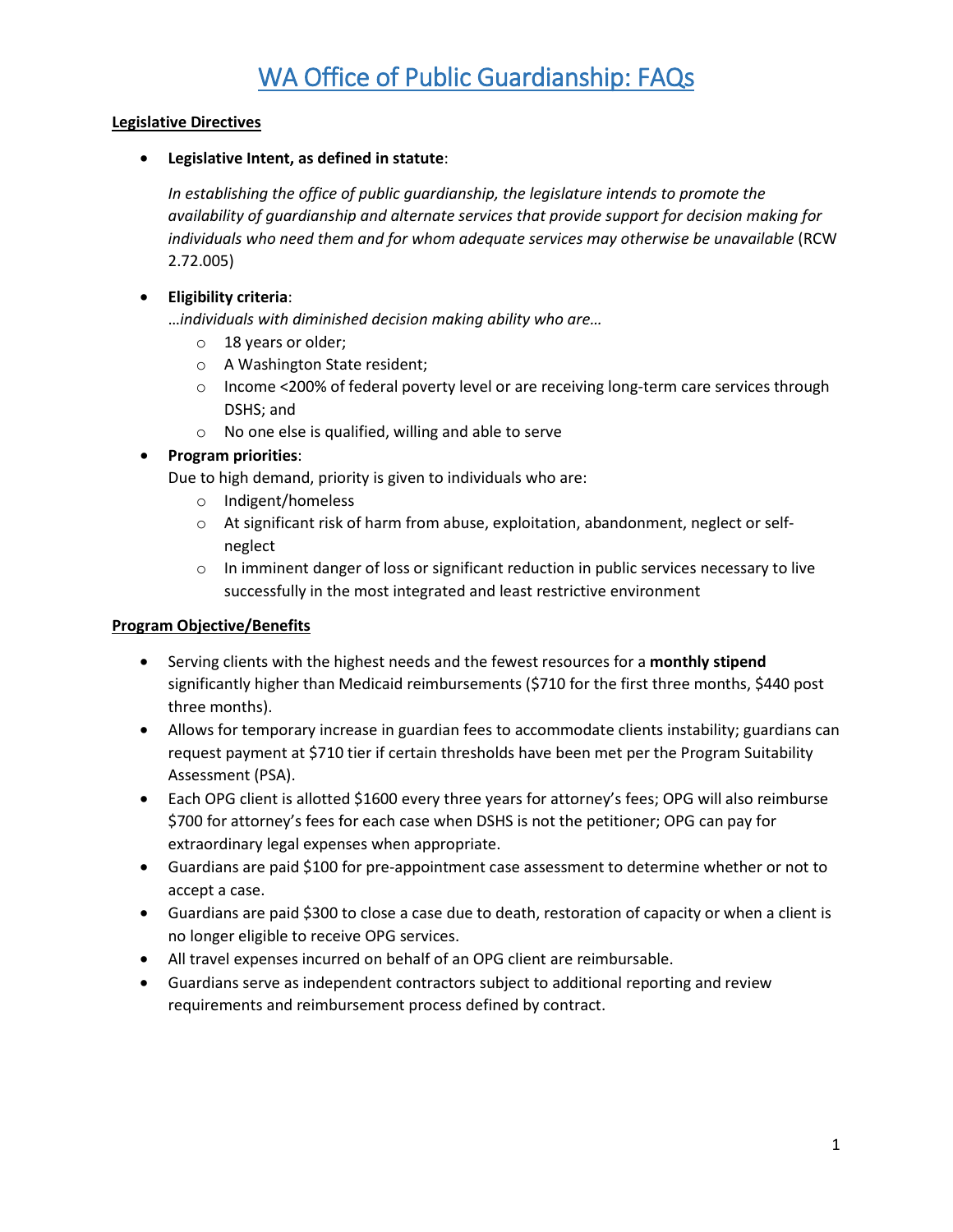# WA Office of Public Guardianship: FAQs

## **Working to Double Clientele**

During the 2019 Legislative session, the OPG received additional funding and helpful policy reforms including expansion of services to statewide, a change in program status, from pilot to permanent, and expanded service options that are reimbursable (DPOA and estate administration).

# • **Caseloads Increase (also enacted during 2019 Legislative Session):**

Each CPG working on behalf of a contractor may carry a caseload of up to 36 clients (or 550 points), including OPG and other clients. Once a CPG exceeds 20 clients, they complete case weighting, a five tiered scale with corresponding point values that asks the CPG to access relative difficulty of a case within their case load. Prior to 2019, the statute capped caseloads at 20 individuals. This increase allows larger agencies, areas with a high client to CPG ratio and rural/remote CPGs more flexibility to utilize individual business models.

## • **Notice of potential appointments:**

OPG guardians in a region are presented intake data on prospective client's to structure relationship up front. All appointments are voluntary and contingent upon guardian acceptance. Often high needs cases or DDA clients without resources to pay for a guardian are referred to the program.

## • **Success stories of client transitions:**

The OPG promotes least restrictive residential options, family reunification, DPOA and restoration of rights with several examples since program inception. And because need exceeds resources, the program maintains an active waitlist.

#### **Contractor Considerations and Duties**

#### • **Monthly In-Person Visits at the Client's Residence:**

OPG guardians visit their clients at a minimum of once per month at their residence. An in person residential visit ensures safe surroundings and provide expanded opportunity to support OPG clients.

# • **Seeking Reimbursement via A-19/A-20:**

Contractors submit reimbursement for services rendered through an A-19 form. These forms require back up documentation through a Time and Expense Sheet and the Quarterly Status Report. Contract language identifies monthly stipend paid to guardians for their services to OPG clients, triennial attorney fees, and travel reimbursements. Other supplies or services critical to the safety and well-being of a client that cannot be obtained in a reasonable time frame or other attorney fees for services provided to the client will be reimbursed on a discretionary basis.

# • **Quarterly Meetings:**

OPG contractors join together quarterly for an hour to review program and policy topics, staff a case, and get updates on changes in law and regulations. Contractors are strongly encouraged to participate in these meetings as they provide insight into best practices and professional networking opportunities.

- o Contractors are reimbursed (\$25) for their time to attend quarterly meetings.
- $\circ$  These meetings may also be an opportunity to earn Continuing Education Units (CEUs). CPGs are required to complete a minimum of 24 credit hours of approved education during each reporting period.